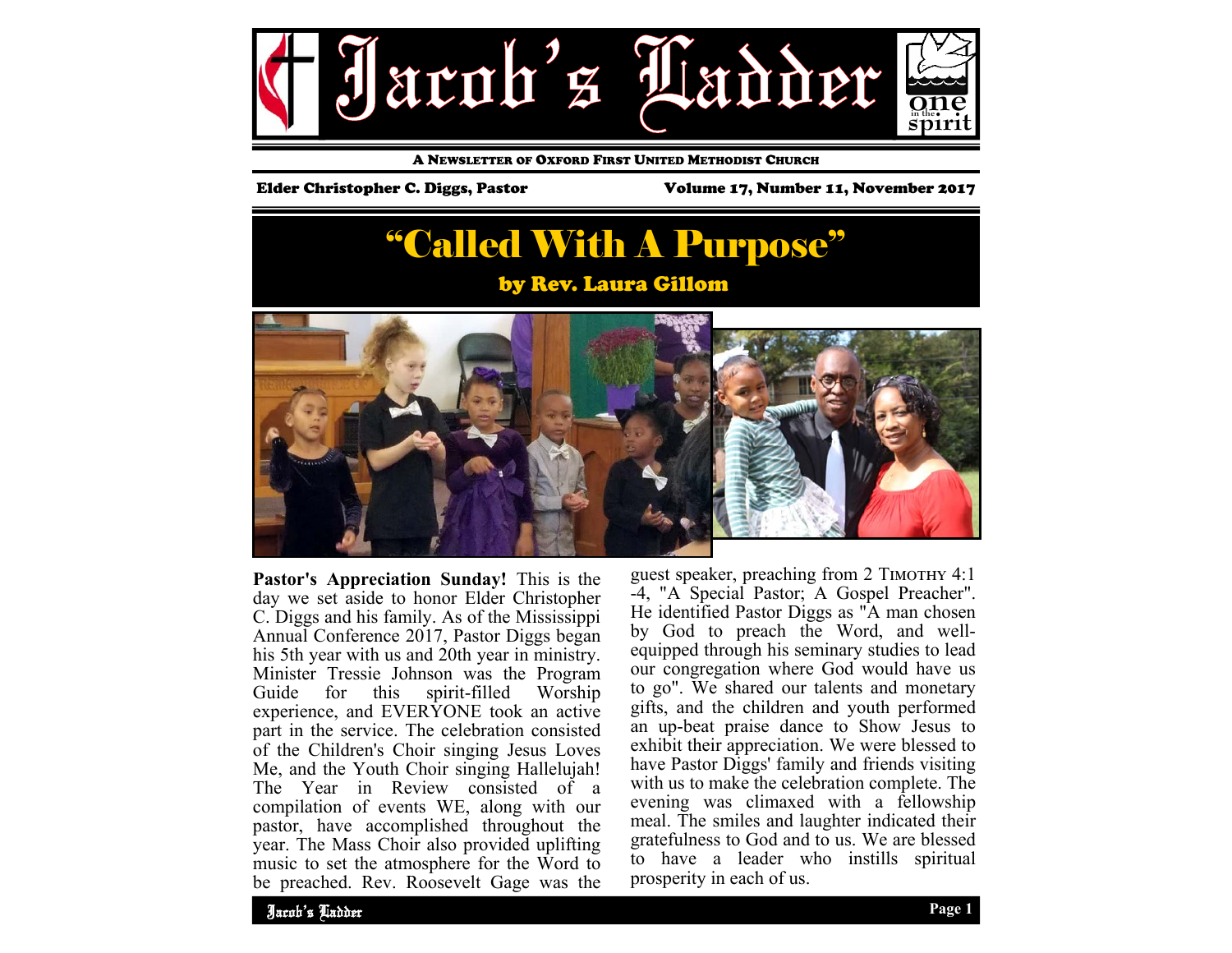## Oxford First October Highlights



**WE CONGRATULATE GREEK MARION,** <sup>a</sup> 7th grader at Oxford Middle School who made the honor roll the first nine weeks. Greek's favorite subjects are science and social studies. She loves hanging out with friends, playing basketball and running track. Although Greek is involved in several extra curricular activities, she realizes that she has to manage her time and study and to consistently do her best. When Greek was asked why it is so important to make good grades, she said "so that she can succeed in life and to get my education." Greek is already wise. Congratulations Greek for making the honor roll the first nine-week.

—Evelyn Smith



The Oxford School District recently recognized Transition Specialist Trudie Perry-Mister as **Employee of the Week.** The Oxford School District weekly recognition feature highlights faculty and staff members who make the district a great place to be!



**BETTY YOUNG RETIRES:** It was a day of celebration at Oxford First on Sunday, October 22nd.. This is what it means to be a church FAMILY! We were happy to honor Sis. Young (pictured above with Pastor Diggs) on her retirement from Baptist Memorial Hospital after 30 years with cake and ice cream.

### —Sherrita Young



Jacob's Ladder **Page 2**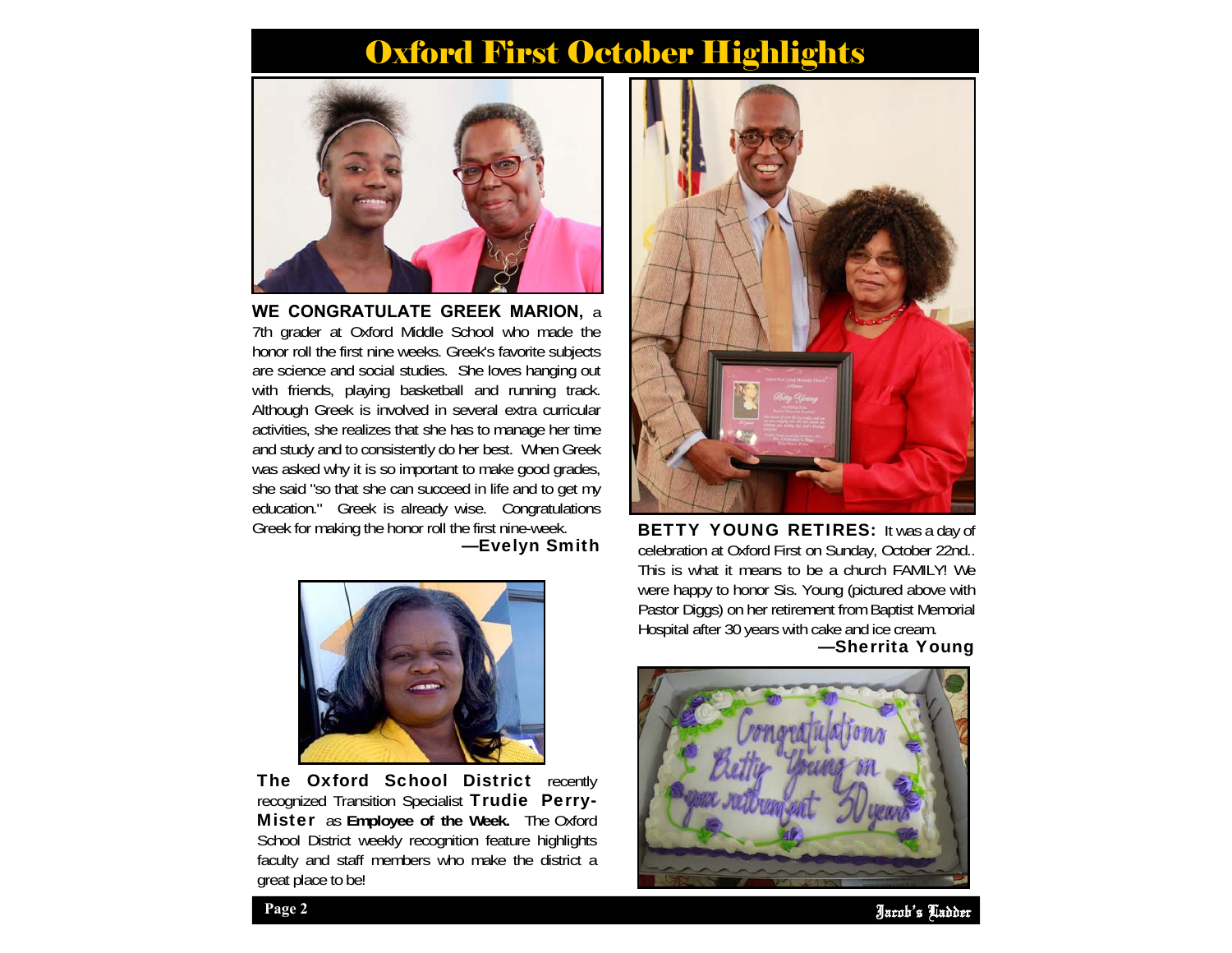

Our Call to Worship on Sunday, October 15, 2017 challenged each of us to serve. **Keetan** Phillips, Semaj Leach, D'Quard Henry and Greek Marion, (Pictured above with Rev. Gillom) participated in the Rise Against Hunger meal-packing event at Oxford-University UMC as a part of their service to others. More than 20,000 meals were packed by a group of approximately 100 people.

### —Rev. Laura Gillom



Minister Chris Bush and Rev. Laura Gillom, along with Rev. Chris McAlilly and Minister Tony Caldwell, participated in a panel discussion Wednesday, October 25th, during Pop-Up Worship at the Powerhouse about how Christians can be a light in a community that faces bullying and abuse.



**OXFORD FIRST UMC PARKING MINISTRY** is off to a great start**.** Ministry members **p**ictured above (l. to r.) are Evelyn Smith, Barbara Wortham, and Cora Campbell. Inset: Ocie Cook and Clarence Franklin.